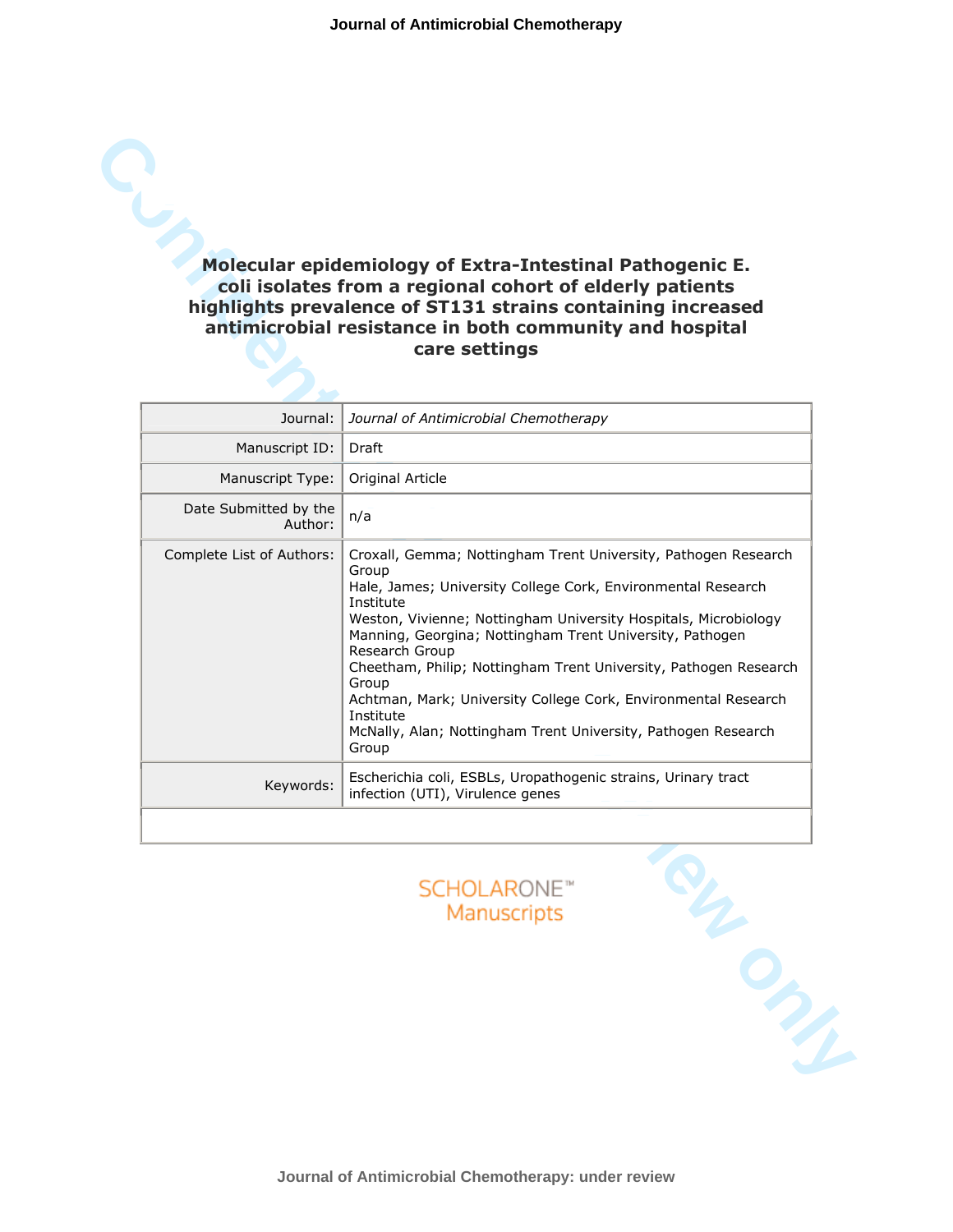| $\mathbf{1}$            | Molecular epidemiology of Extra-Intestinal Pathogenic E. coli isolates from a regional                                                             |
|-------------------------|----------------------------------------------------------------------------------------------------------------------------------------------------|
| $\overline{2}$          | cohort of elderly patients highlights prevalence of ST131 strains containing increased                                                             |
| $\overline{\mathbf{3}}$ | antimicrobial resistance in both community and hospital care settings                                                                              |
| $\overline{4}$          |                                                                                                                                                    |
| 5                       | Gemma Croxall <sup>1</sup> , James Hale <sup>2</sup> , Vivienne Weston <sup>3</sup> , Georgina Manning <sup>1</sup> , Phil Cheetham <sup>1</sup> , |
| 6                       | Mark Achtman <sup>2</sup> and Alan McNally <sup>1*</sup>                                                                                           |
| $\tau$                  |                                                                                                                                                    |
| 8                       | <sup>1</sup> Pathogen Research Group, Nottingham Trent University, Clifton Lane, Nottingham, NG11                                                  |
| 9                       | 8NS                                                                                                                                                |
| 10                      | <sup>2</sup> Environmental Research Institute, University College Cork, Lee Road, Cork, Ireland.                                                   |
| 11                      | <sup>3</sup> Nottingham University Hospitals, Nottingham, England.                                                                                 |
| 12                      |                                                                                                                                                    |
| 13                      |                                                                                                                                                    |
| 14                      |                                                                                                                                                    |
| 15                      |                                                                                                                                                    |
| 16                      |                                                                                                                                                    |
| 17                      |                                                                                                                                                    |
| 18                      | Corresponding author: Dr Alan McNally, Pathogen Research Group, School of Science and                                                              |
| 19                      | Technology, Nottingham Trent University, Clifton Lane, Nottingham NG11 8NS.                                                                        |
| 20                      | Tel: 0044 +115 8483324                                                                                                                             |
| 21                      | Email: alan.mcnally@ntu.ac.uk                                                                                                                      |
| 22                      |                                                                                                                                                    |
| 23                      |                                                                                                                                                    |
| 24                      |                                                                                                                                                    |
| 25                      |                                                                                                                                                    |
| 26                      | Filled By                                                                                                                                          |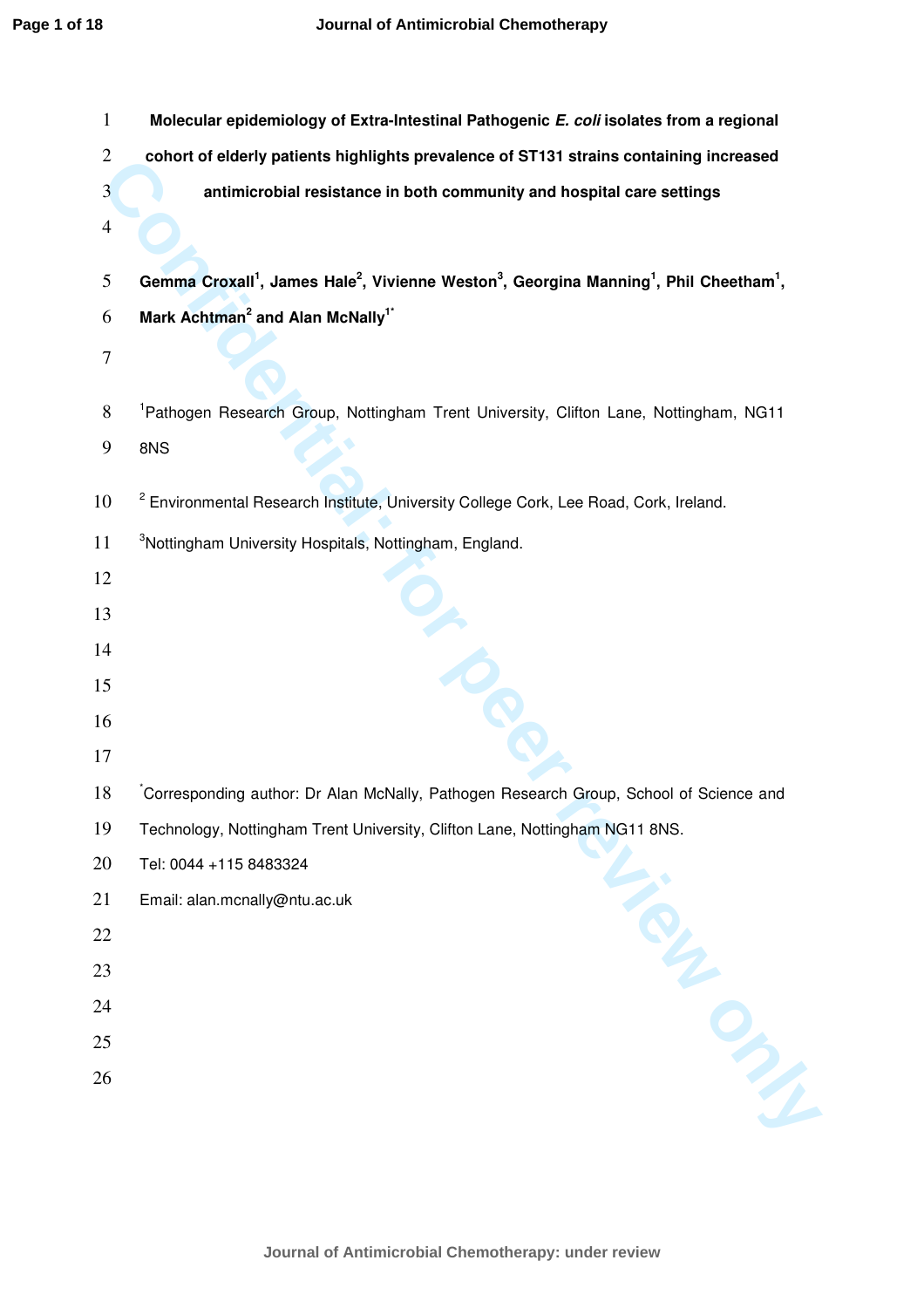#### **Abstract**

## **Objectives**

To assess the molecular epidemiology and prevalence of antibiotic resistance in E. coli causing urinary tract infections of elderly patients from community and hospital settings. Also to determine whether the possession of antibiotic resistance and virulence associated genes can be linked to patient location or clonal group of the organisms in question.

# **Methods**

34 E. coli were isolated from the urine samples of elderly UTI from the Nottingham area and subjected to antibiotic susceptibility testing, virulence gene detection by PCR and MLST analysis.

#### **Results**

No correlation was observed between community or hospital derived strains with regards to 39 antibiotic resistance levels or virulence gene profiles. E. coli ST131 was the predominant sequence type found in both hospital and community samples and demonstrated high levels of antibiotic resistance to the test panel but did not possess a significantly larger array of virulence genes, nor a specific gene profile compared to other sequence types.

# **Conclusions**

**Continuosity controllering and properties are all the matter of the matter of the properties and the matter of the matter of the matter of the matter of the definitions of elderity patients from community and hospital set** 44 The level of antibiotic resistance or virulence gene possession in uropathogenic *E. coli* is not directly associated with the health care setting of the patient, but there is a variation in antibiotic resistance and virulence gene possession depending on clonal group. ST131 is 47 highly virulent and demonstrates high levels of antibiotic resistance but its virulence does not appear to be attributed to the possession of a specific virulence associated gene set, nor the 49 possession of any VAG in significantly higher levels than any other sequence type.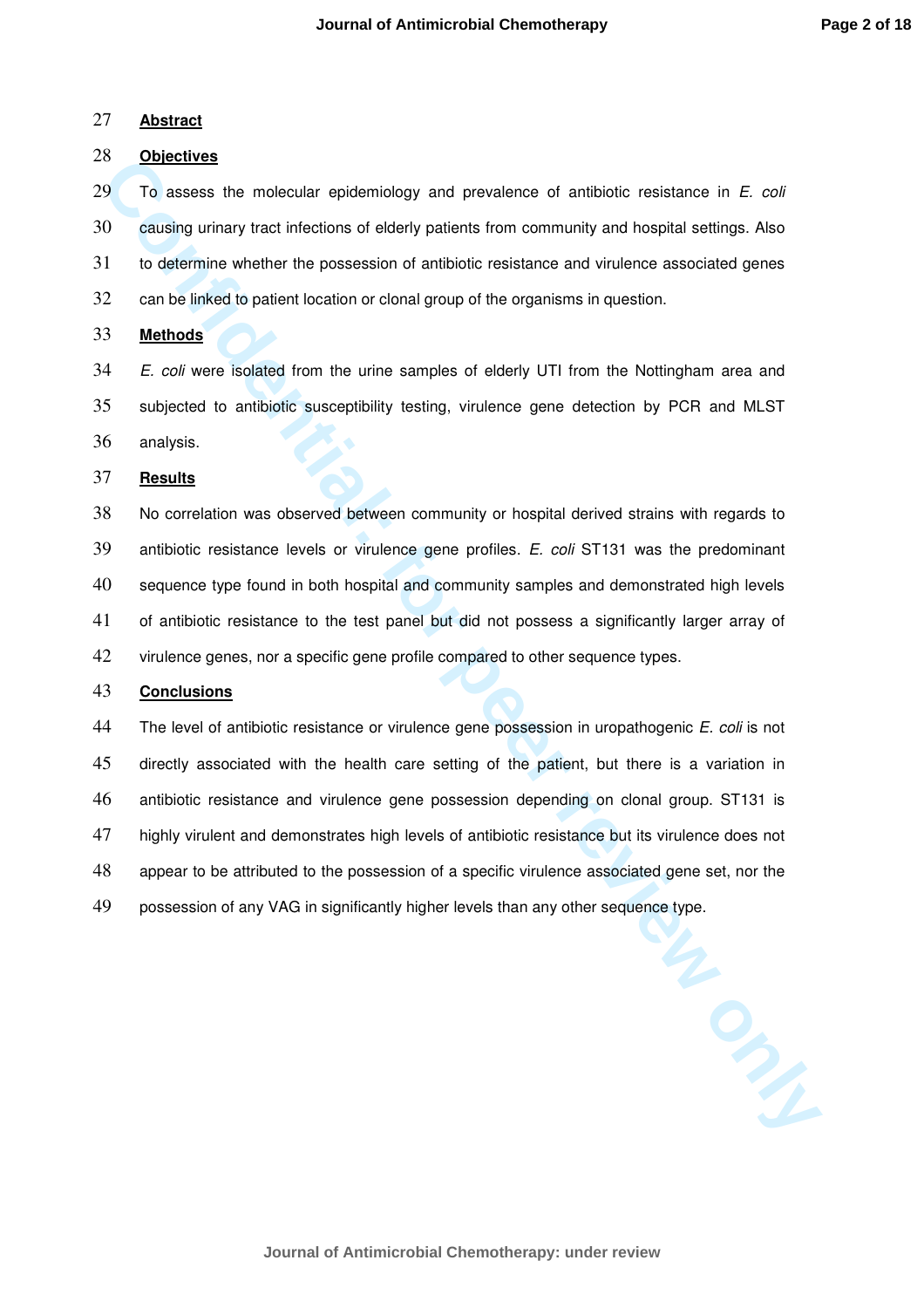# 50 **Introduction**

**Confidential and the external and for peer review only on the confidential and the extension in the unit of the state and the political and and the state and the method of the method of the primary can be a digitared to b** 51 Urinary tract infection is one of the most common nosocomial infections in the UK and also  $52$  has a significant occurrence in the community.<sup>1,2</sup> It is well known that *E. coli* is the primary 53 etiologic agent of UTI in all age ranges, accounting for up to 80% of infections.<sup>3,4</sup> Although 54 once considered to be a clonal organism, it is now widely accepted that  $E$ . coli as a species is 55 extremely heterogeneous and is subject to high rates of recombination within the accessory  $56$  genome.<sup>5</sup> Due to this high level of heterogeneity in the species, E. coli are broadly 57 categorized into three main groups; (1) commensal E. coli, (2) intestinal E. coli such as ETEC, 58 EPEC, EHEC and (3) Extra-intestinal Pathogenic E. coli or ExPEC. From this level of 59 classification E. coli are usually further sub-divided into pathotypes on the basis of isolation 60 site and the possession of certain "virulence factors". For example within ExPEC, E. coli 61 causing UTI are termed UPEC or uropathogenic  $E$ . coli on the basis that they were isolated  $62$  from the bladder and possess at least two UPEC associated virulence factors.<sup>6</sup> Although it is 63 now appreciated that the level of heterogeneity within this species is immense, in a clinical 64 setting UPEC are still traditionally classed and treated as a homogenous group of organisms. 65 Due to the era of multilocus sequence typing we now know that  $E$ . coli strains within a 66 population can vary greatly in terms of their evolutionary descent, which in turn can affect 67 pathogenic potential and fitness in an infection. This is especially so in the case of the 68 recently emerged ST131, which has been linked to community acquisition, and more 69 significantly the world-wide dissemination of CTX-M-15. $^{7-11}$ 

70

It has been well reported that a reservoir of ESBL-producing organisms that usually cause 72 urinary tract infections exists in long-term care facilities such as nursing homes.<sup>7,12</sup> This will inevitably pose a greater risk to elderly patients living within long-term care facilities. Previous 74 findings by our group reported that significant variations exist within a population of E. coli causing UTI in the Nottingham area and that a subgroup of organisms with increased virulence potential and antimicrobial resistance existed within this population.<sup>13</sup> This investigation aimed to compare the molecular epidemiology, antimicrobial activity and 78 virulence-associated gene (VAG) carriage of the aforementioned E. coli isolated from two populations within the same geographical area, namely the community and the hospital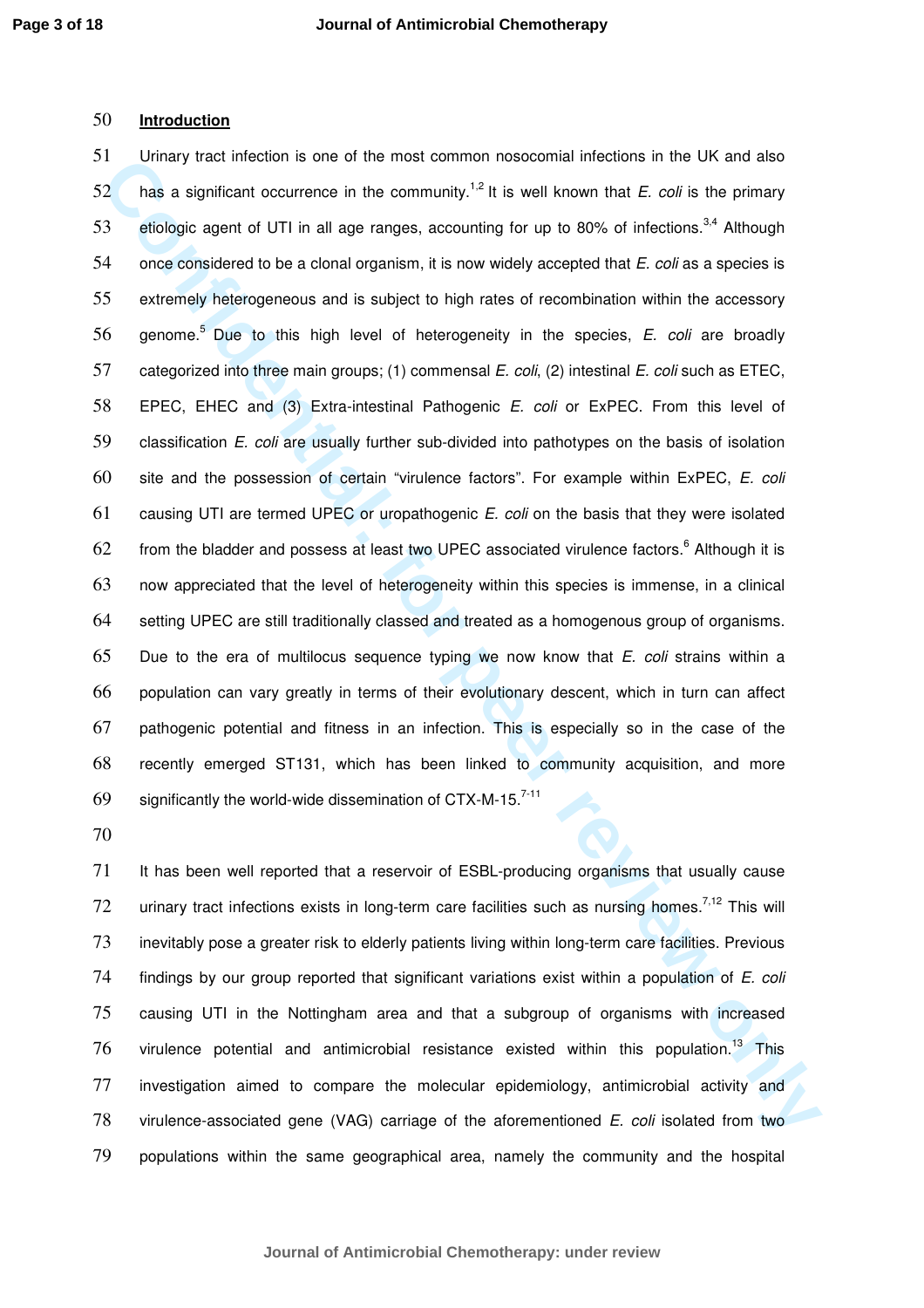- 80 setting and to determine if any observed differences could be attributed to clonal group or the
- possession of a specific virulence associated gene set.
- 

#### **Methods**

# **Bacterial isolates**

Two hundred and fifty urine culture plates were collected at random from Nottingham University Hospitals (NUH) between October 2008 and June 2009. Cultures were collected anonymously (therefore no ethical approval or informed consent required) from both hospitalised and community patients aged 70 and over. The term 'hospitalised patient' is used to describe samples sent to the NUH clinical laboratory from inpatient departments and the term 'community patient' is used to describe patient samples from GP's surgeries and out patient departments. All bacterial species were identified using API identification kits (Biomerieux).

# **Multilocus Sequence Typing**

**Confidential: Confidential: Confidential: Confidential: Confidential: Confidential: Confidential: Confidential: Confidential: Confidential: Confidential: Confidential: Confidential: Confidential:** 96 MLST was carried out on 121 E. coli isolates using the Achtman typing scheme 97 (http://mlst.ucc.ie/mlst/dbs/Ecoli), adhering to the protocols published on the website. Briefly 98 the seven house-keeping genes, adk, fumC, gyrB, icd, mdh, recA and purA, were amplified using a PCR protocol and the amplicons sequenced using the amplification primers. Individual gene sequences were searched against the database and assigned an allelic profile number. Sequence type (ST) designations were based upon the combination of 7 alleles that each strain possessed. Bionumerics v.6.5 was used to generate a minimum spanning tree (MST) from non-concatenated sequences of the 7 alleles. Therefore the MST illustrates clusters of closely related organisms and demonstrates the level of heterogeneity in terms of allele types present and not single nucleotide polymorphisms or phylogenetic relationship.

#### **Antibiotic susceptibility testing**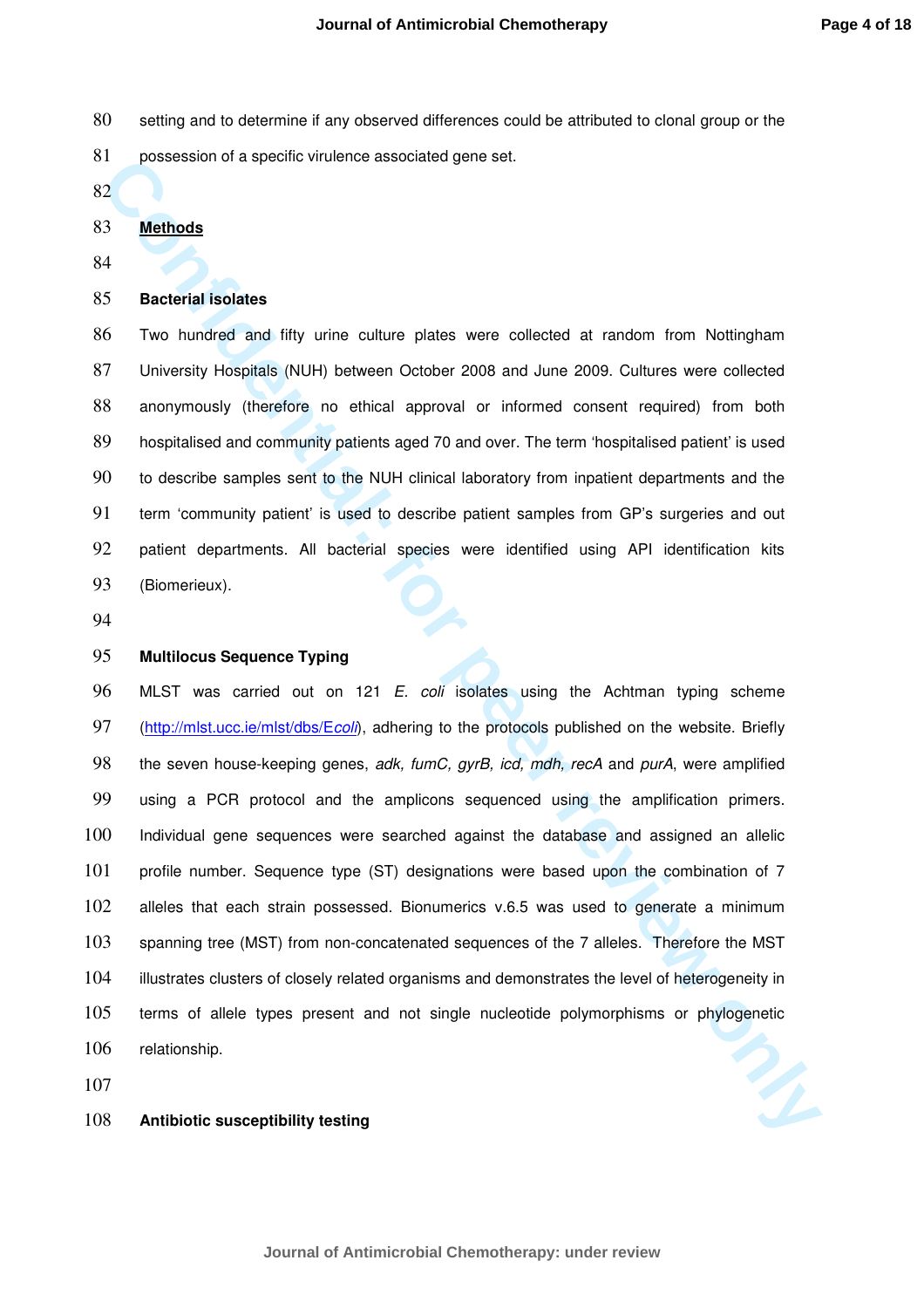The Back members for annual constant parameterization and the distinguish and the example of period of the period of the sample of the sample of the sample of the sample of the sample of the sample of the sample of the sam Antibiotic susceptibility profiles were obtained for all isolates using breakpoint antibiotic media. The BSAC method for antimicrobial susceptibility testing was followed to prepare 111 standardised inocula.<sup>14</sup> The antibiotic panel used was as follows; Gentamicin (2µg/ml), Cefotaxime (1 µg/ml), Ceftazidime (1 µg/ml), Meropenem (2 µg/ml), Piperacillin-tazobactam (16 µg/ml), Co-amoxiclav (32 µg/ml), Trimethoprim (2 µg/ml), Ciprofloxacin (4 µg/ml), 114 Cephradine (32 µg/ml), Nitrofurantoin (32 µg/ml), and Amoxicillin (32 µg/ml). All strains were tested for the ESBL production phenotype using ESBL combination ID discs (MAST). All 116 isolates were also screened for the presence of the β-lactamase genes,  $bla<sub>TFM</sub>$ ,  $bla<sub>GN</sub>$ ,  $bla<sub>CTX</sub>$ .  $\mu$  and bla<sub>OXA</sub> using a previously described multiplex PCR.<sup>15</sup> Reference strains *E. coli* NCTC 13351, E. coli NCTC 13353 and Klebsiella pneumoniae NCTC 13368 were included as controls. For the typing of CTX-M genes PCR products were amplified using a previously published protocol,<sup>16</sup> and amplicons were sequenced using the amplification primers.

## **Detection of virulence associated genes**

The presence of 30 virulence associated genes (VAGs) was determined using previously

124 published multiplex PCR protocols,<sup>17</sup> which include genes involved in iron acquisition,

125 adhesion, toxins and pathogenicity island markers among others.

## **Cell cultures**

T24 human epithelial cells (HPA cultures) were grown in McCoy's 5A modified media (Sigma,

UK) supplemented with 10% fetal bovine serum (Sigma, UK) and 0.75% L-glutamine (Sigma,

130 UK). Cells were grown in a 5%  $CO<sub>2</sub>$  atmosphere at 37°C and sub-cultured twice-weekly. Two

days prior to cell infection assays, the T24 cells were seeded into 24-well plates

#### **Association and invasion assays**

All strains were assayed for their ability to invade human bladder epithelial cells using a 135 classical gentamicin protection assay as described previously.<sup>13</sup> Assays were performed in triplicate wells in each assay and in duplicate on different days. Bacteria were cultured overnight in LB broth, harvested by centrifugation and re-suspended in supplemented tissue 138 culture medium. Bacterial cell density was then adjusted to  $2x10^7$  cfu/ml, giving an MOI of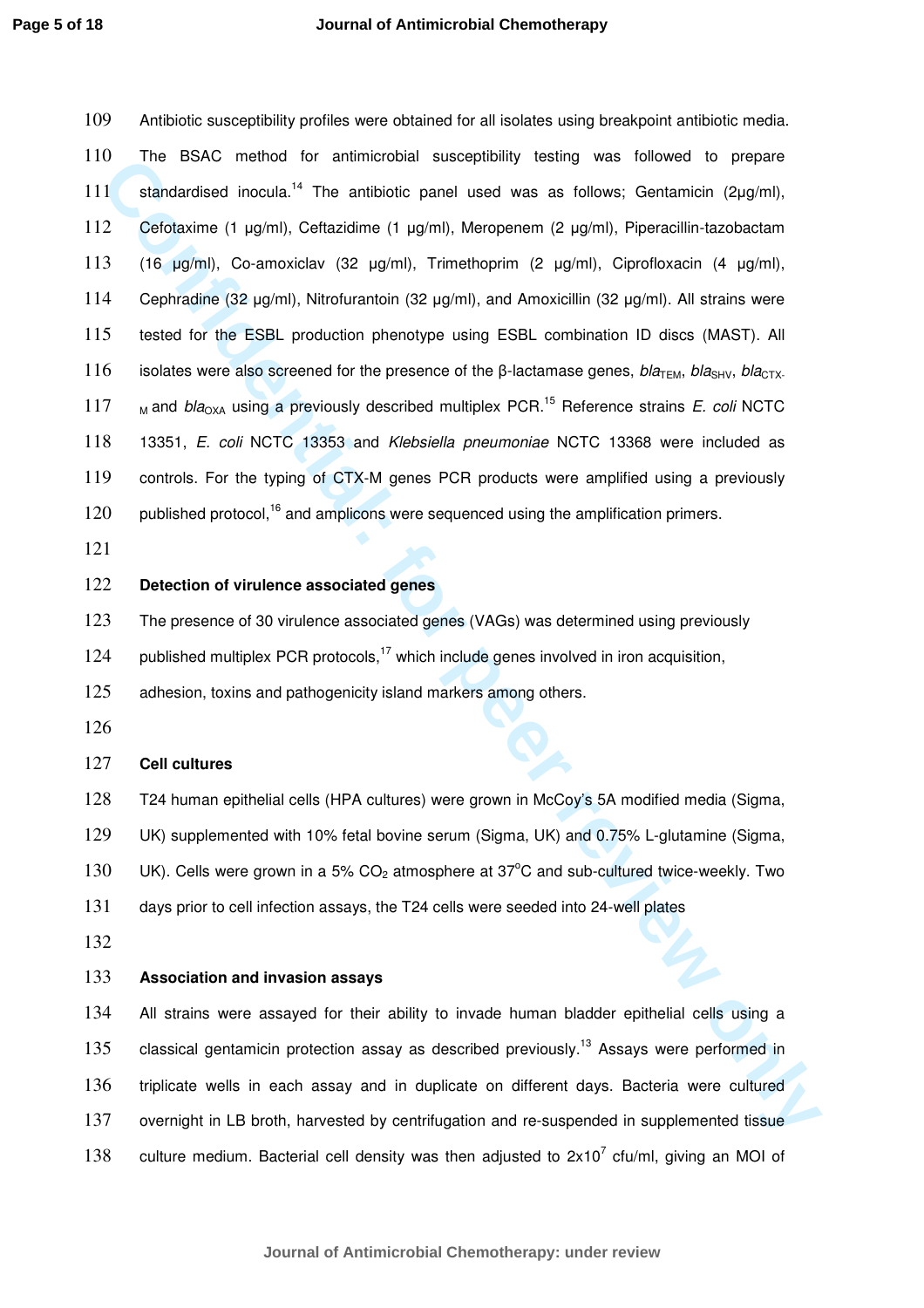1:100. The invasive ExPEC reference strain, CFT073 was used as a positive control strain in 140 all assays and *E.coli* DH5 $\alpha$  was used as a negative control strain. The mean number of invasive bacteria was determined by Miles & Misra plate counts from triplicate wells. Strains that showed more than a 10-fold increase in invasion compared to CFT073 were classed as highly-invasive strains. Those that showed more than a 10-fold decrease in invasion compared to CFT073 were deemed to be strains of limited invasive potential.

#### **Statistical analysis**

Statistical analysis and production of heat maps was performed using SPSS PASW statistics 148 software (version 18.0).  $\chi^2$  tests were performed to compare bacterial prevalence in different 149 patient groups and the distribution of antimicrobial resistance and VAGs among strain types.

### **Results**

## **UTI of the elderly is caused by an epidemiologically diverse population of E. coli**

19 all assiya and Excel Uniter Wast used as a registive control strain. In the main number or<br>
11 invisible backet more than a 10-fold increase in invision computer train. In the main number or<br>
21 throughly threation cont Of the 250 urine culture plates collected from NUH, 158 originated from the community and 154 92 were from hospitalised patients. E. coli was present in 60% of sample cultures compared to Enterococcus faecalis (45%), Proteus mirabilis (23%), Pseudomonas aeruginosa (20%), and Staphylococcus aureus (18%). There was a significant difference between the prevalence of E. coli in male (50/117) and female (100/133) cultures (P<0.001), but no 158 significant difference in the prevalence of E. coli in samples from hospitalised patients (55%) 159 or the community (63%). Sequence types (STs) were obtained for 121 E. coli isolates and uploaded to the E. coli MLST database (http://mlst.ucc.ie/mlst/dbs/Ecoli). A total of 52 STs were identified within the strain collection, including 11 novel STs. The most highly represented STs within the strain collection were the ST131 complex, which includes ST131, ST1461 and the novel ST1982, and accounted for 22% of the isolates. ST73 and ST69 accounted for 11% and 9% of isolates respectively. A predominant ExPEC sequence type complex present in the MLST database, the ST95 complex was underrepresented in this strain set (3% of isolates). The ST131 complex showed a strong association with the community with 78% of isolates originating from patients within the community, compared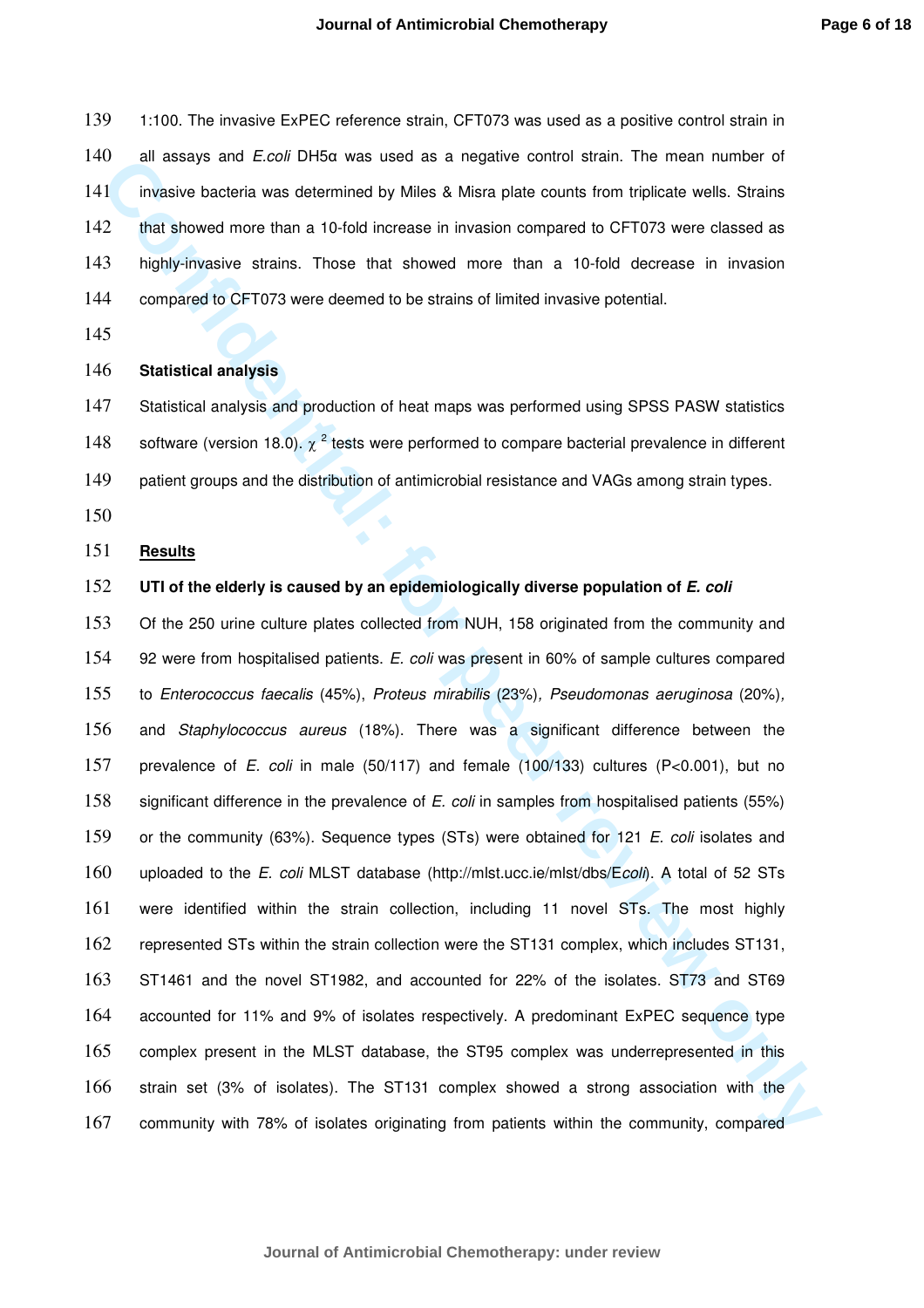- with 22% of samples from hospitalized patients (figure 1); this association however was not significantly different to observed distributions in other sequence types.
- 

**E. coli from hospital and community environments do not exhibit significantly different levels of antibiotic resistance or VAG carriage but do show an association with CTX-M carriage** 

**Confidential confidential confidential confidential confidential confidential confidential confidential confidential confidential confidential confidential confidential confidential confidential confidential confidential** The highest levels of resistance were observed against ampicillin (45% of strains), trimethoprim (41%), cephradine (26%) and ciprofloxacin (21%). Slight differences were observed between the resistance levels of hospital and community isolates although these differences were not statistically significant. With regards to β-lactamase gene carriage 6% of 178 the E. coli isolates harboured bla<sub>SHV</sub>, 52% bla<sub>TEM</sub> (although it is not known which proportion of 179 these fall into the extended spectrum category), 11% possessed  $bla_{\text{CTX-M}}$ , and 7% bla<sub>OXA</sub>. Community strains possessed CTX-M significantly more frequently than their counterparts of hospital origin (P=0.008). The most frequently detected VAGs in the strain set (figure 2b) 182 were the adhesin fimH (113/121), iron acquisition genes fyuA and *iutA* (98/121 and 64/121), 183 the pathogenicity island marker PAI (85/121), the serum resistance gene traT (70/121), and 184 the type II capsule marker kpsMTII (65/121). Possession of sub units of the pap operon, papA, 185 papC and papG, which are associated with adhesion to the upper urinary tract, was markedly lower than fimH possession, which is involved in adhesion to the lower urinary tract (30-40% 187 of isolates carried pap genes compared to 94% fimH). This difference was observed across the strain set and no significant difference was observed in the prevalence of any gene between community and hospital derived strains.

#### **There is evidence of a correlation between clonal group and antibiotic resistance**

The distribution of resistance to trimethoprim, ciprofloxacin, ampicillin and cephradine was not evenly distributed across different clonal groups (Kruskal Wallis test for independent samples, P<0.05). More specifically the largest percentage of resistant strains (classed as strains with the widest range of resistances to the 11 antibiotics on the panel) belonged to ST131 (Figure 3a). Within the ST131 complex 74% of isolates were classed as resistant to trimethoprim and ciprofloxacin and 70% were resistant to ampicillin. Thirty-seven percent of isolates within the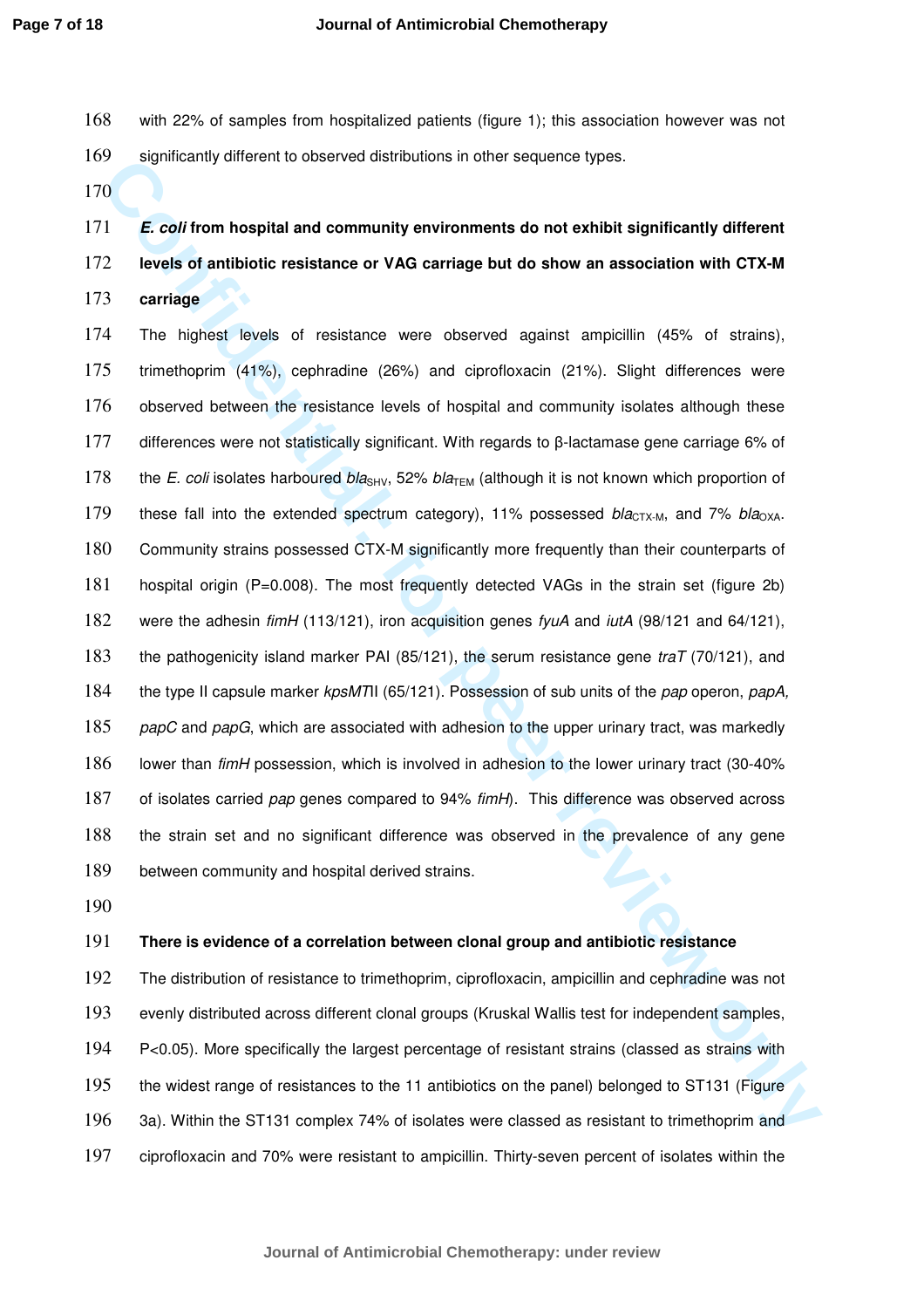198 ST131 complex were resistant to over five antibiotics on the panel. When compared to non-199 ST131 isolates, the ST131 complex strains are significantly more resistant to cefotaxime 200 (P=0.012), ampicillin (P=0.004), trimethoprim (P<0.001) and ciprofloxacin (P<0.001). 201 Interestingly the ST131 complex also had a high carriage rate of β-lactamase genes, 202 accounting for 25% of  $bla_{\text{TEM}}^+$  strains, 46% of  $bla_{\text{CTX-M}}^+$  strains and 63% of  $bla_{\text{OXA}}^+$  strains. 203 When compared to non-ST131 strains, the ST131 complex possesses significantly more 204 bla<sub>CTX-M</sub> (P=0.009) and bla<sub>OXA</sub> (P=0.014). Overall 26% of ST131 strains possessed bla<sub>CTX-M</sub>, 205 which was the highest prevalence of any of the sequence types from this study. For this 206 reason all  $bla_{CTX-M}$  genes present in ST131 strains were typed and were all subsequently 207 confirmed to be CTX-M-15. Interestingly the only strains that demonstrated phenotypic ESBL 208 activity were the E. coli ST131 that possessed CTX-M-15. Other  $bla_{CTX-M}$ + strains from 209 different clonal groups demonstrated no phenotypic extended spectrum resistance.

210

#### 211 **There is no correlation between invasive potential and virulence gene carriage**

**Confidential: In the Example Strates are a significantly more freshorm to exertain the state of peer review of**  $P = 0.004$ **), moreover the state of**  $P = 0.004$ **), therefore the state of**  $P = 0.004$ **). In the state of P = 0.004** 212 Although some genes such as  $f_{im}H$ ,  $i\mu A$ ,  $f_{\gamma}uA$ ,  $k\rho sMTII$  II,  $traT$  and the pathogenicity island 213 were highly prevalent across all sequence types, the amount of VAGs possessed varied by 214 sequence type. ST's 12, 1262 and 127, which exhibit low levels of antibiotic resistance, 215 possess the highest levels of VAGs (11, 10 and 9 VAGs on average respectively). The highly 216 antibiotic resistant ST131 in comparison possessed on average only 6 VAGs, and these were 217 all VAGs common to the other sequence types. The ST131 complex does not appear to 218 possess a specific gene set to which its highly virulent nature can be attributed. To determine 219 whether the presence of a specific set of virulence factors had an impact on the invasive and 220 therefore pathogenic nature of the bacterium the invasive potential of the strains was 221 determined using gentamicin protection assays. Bacterial strains were designated as highly 222 invasive if they demonstrated levels of invasion over 10-fold higher than that of the reference 223 strain, CFT073, which exhibited variation of less than 1 log across all assays performed (less 224 than 10 fold). Strains that demonstrated invasion levels 10-fold lower than CFT073 were 225 deemed those of limited invasive potential. In total 24 strains (20%) exhibited a low invasive 226 phenotype, 48 (40%) invaded within a 1-log range of CFT073 and 49 (40%) were designated 227 as highly invasive. A highly invasive phenotype could not be attributed to a specific set of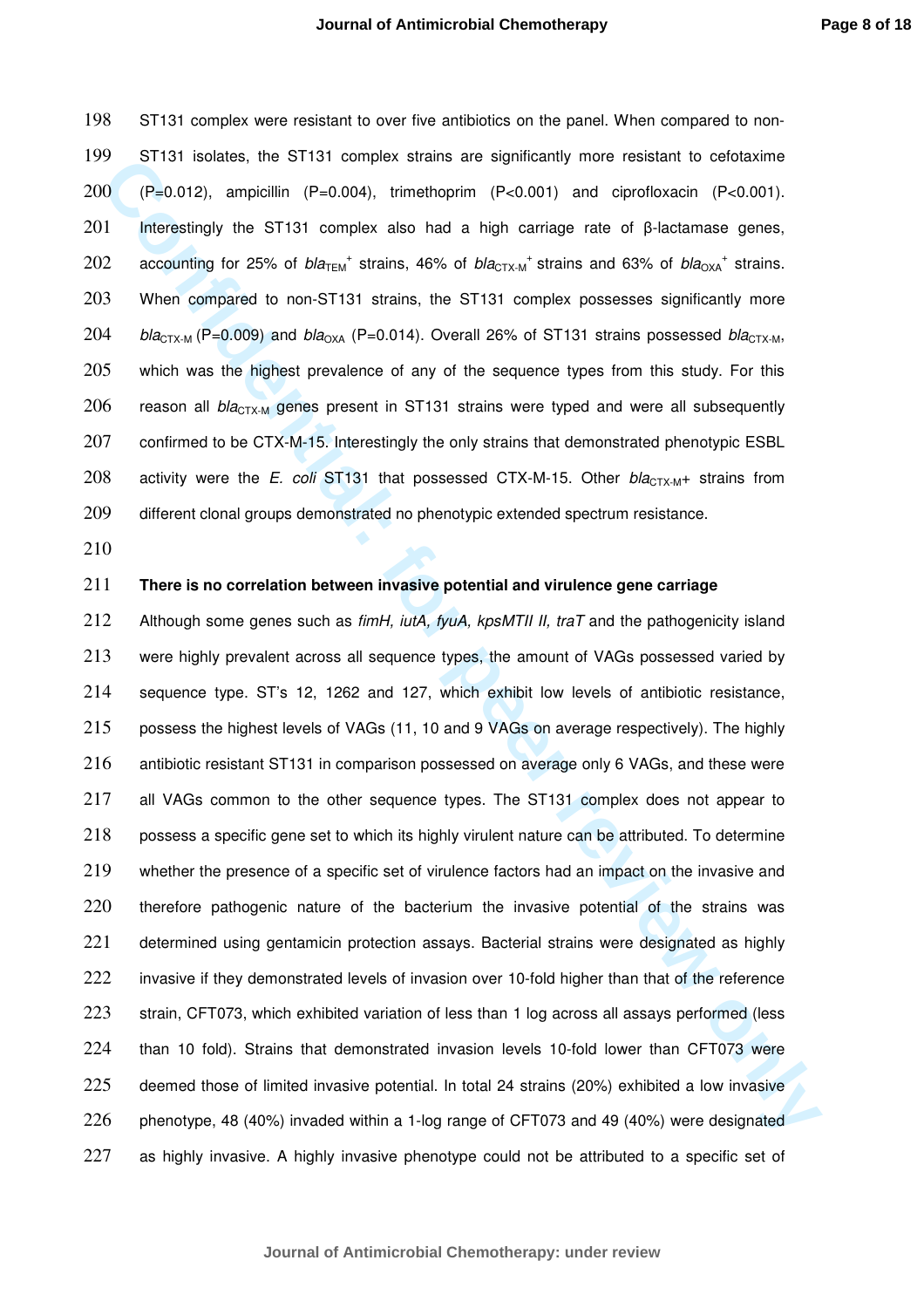#### **Journal of Antimicrobial Chemotherapy**

228 VAGs. However, sfa/focDE, papC and papG allele III were significantly more prevalent in 229 strains with limited invasive potential than those with a highly invasive phenotype (P<0.001, 230 P=0.004 and P=0.01 respectively,  $X^2$  with 95% confidence).

Within the ST131 complex 56% of strains exhibited a highly invasive phenotype, 30% demonstrated an invasive capability within a 1-log range of that of CFT073 and 14% demonstrated limited invasive potential. When compared to the rest of the population, strains 234 within the ST131 complex did not invade to significantly higher numbers (Student's t-test, 95% confidence P=0.122).

236

## 237 **Discussion**

**Confidential: Confidential man mode with a mply invasive phenotype (F-2000)**<br> **Co C**  $P=0.004$  and  $P=0.01$  respectively,  $x^2$  with 85% confidence).<br> **Confidential mode in the Confidential man mode with a 1-log rang** 238 This investigation set out to characterise a population of E. coli causing UTI in hospitalised 239 and community elderly patients within the Nottingham area. It was found that the population 240 was extremely diverse epidemiologically and consisted of 52 different sequence types. The 241 most frequently encountered clonal group was the ST131 complex which has links to the 242 community and ESBL production. It has been well reported that a reservoir of ESBL-243 producing organisms, which usually cause urinary tract infections, exists in the community in 244 Iong-term care facilities.<sup>7,12,18</sup> Whereas no significant difference was observed in the 245 antimicrobial resistance patterns of the two groups, there was an association with CTX-M 246 gene carriage and the community location. This can be linked to the high representation of 247 ST131 within the dataset as E. coli ST131 is known to be responsible for the world-wide 248 dissemination of CTX-M-15.<sup>10,11,19</sup> Within the ST131 complex significantly higher levels of 249 resistance to the front line antibiotics ciprofloxacin, trimethoprim, ampicillin and cefotaxime 250 was observed when compared to non-ST131 strains. The ST131 complex also had a 251 significant association with CTX-M and OXA gene carriage, thus explaining the significant 252 association with CTX-M and the community. It is not surprising that all  $bla_{\text{CTX-M}}$  genes detected 253 in ST131 were CTX-M-15, but it is somewhat surprising however that a higher rate of carriage 254 was not observed.<sup>7,20</sup> It is reported that CTX-M-15 is only associated with certain ST131 255 clusters, differentiated by pulse type, $^{21}$  and this is the focus of further investigation to 256 determine if a specific cluster is over-represented in this population.

257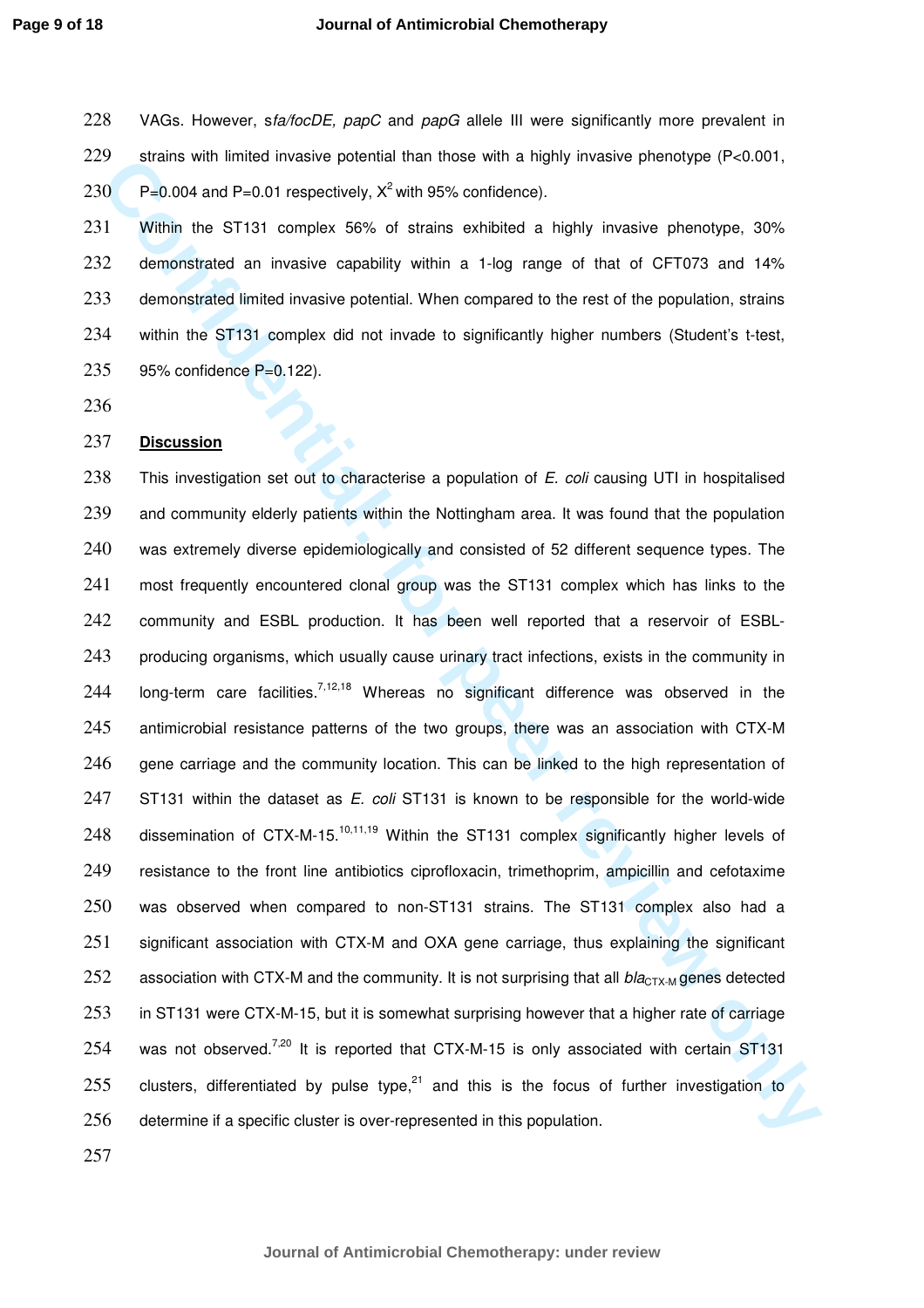or per river and the real wave persent in may levest a contain the state who propariton, and not explore the period of the matter in the square and when a model of the matter in the square of the square of the square of th 258 With regards to virulence associated gene possession it was found that fimH, iutA, fyuA, 259 kpsMTII, traT and PAI were present in high levels across the whole population, and no 260 individual VAG profiles could be perceived for any of the sequence types. The sequence 261 types that possessed the most VAGs on average were those that possess low levels of 262 antibiotic resistance, ST12, ST127 and ST1262. It has been suggested that ST131 goes 263 against the age old ethos that a pathogen can be either antibiotic resistant or possess high 264 levels of virulence due to the enormous cost of maintaining both traits,  $22,23$  with previous 265 studies linking ST131 with increased level of VAG carriage compared to ExPEC of other ST  $266$  complexes.<sup>24</sup> In this study however the ST131 complex, which is highly antibiotic resistant, 267 does not seem to possess any specific set of VAGs nor does it possess those VAGs common 268 to other UPECs in significantly higher levels than the other sequence types. This would 269 suggest that the key to ST131's elevated virulence potential cannot be generalised to a 270 specific VAG set or increased carriage of VAGs in general. The general hypothesis that 271 ST131 strains exhibit increased virulence which cannot be attributed to a specific gene set 272 was tested by comparing the VAG profiles of a group of strains with high, normal and limited 273 invasive potential. Strains within the ST131 complex did not exhibit an invasive potential at 274 significantly higher levels than other ExPEC strains from different ST complexes. This not 275 only suggests that the high levels of virulence reported in ST131 are not a result of invasive 276 potential but also cannot be attributed to the possession of any unique VAGs or the 277 possession of any VAGs to any greater extent than that of other ExPEC strains. It is clear that 278 an in depth study of the specific genomic content of the ST131 population is required, and is 279 the focus of ongoing work in our laboratory.

280

This investigation found that vast levels of heterogeneity can be observed within a single 282 population of E. coli causing UTI of the elderly. Any association between patient location and antibiotic resistance was attributed to the prominent presence of the ST131 complex within the dataset, which exhibited significantly higher levels of antibiotic resistance and ESBL gene carriage than any other sequence type. No individual virulence associated gene profiles specific to sequence types were observed and the ST131 complex does not possess any VAG at higher levels than other sequence types, nor could VAG possession or invasive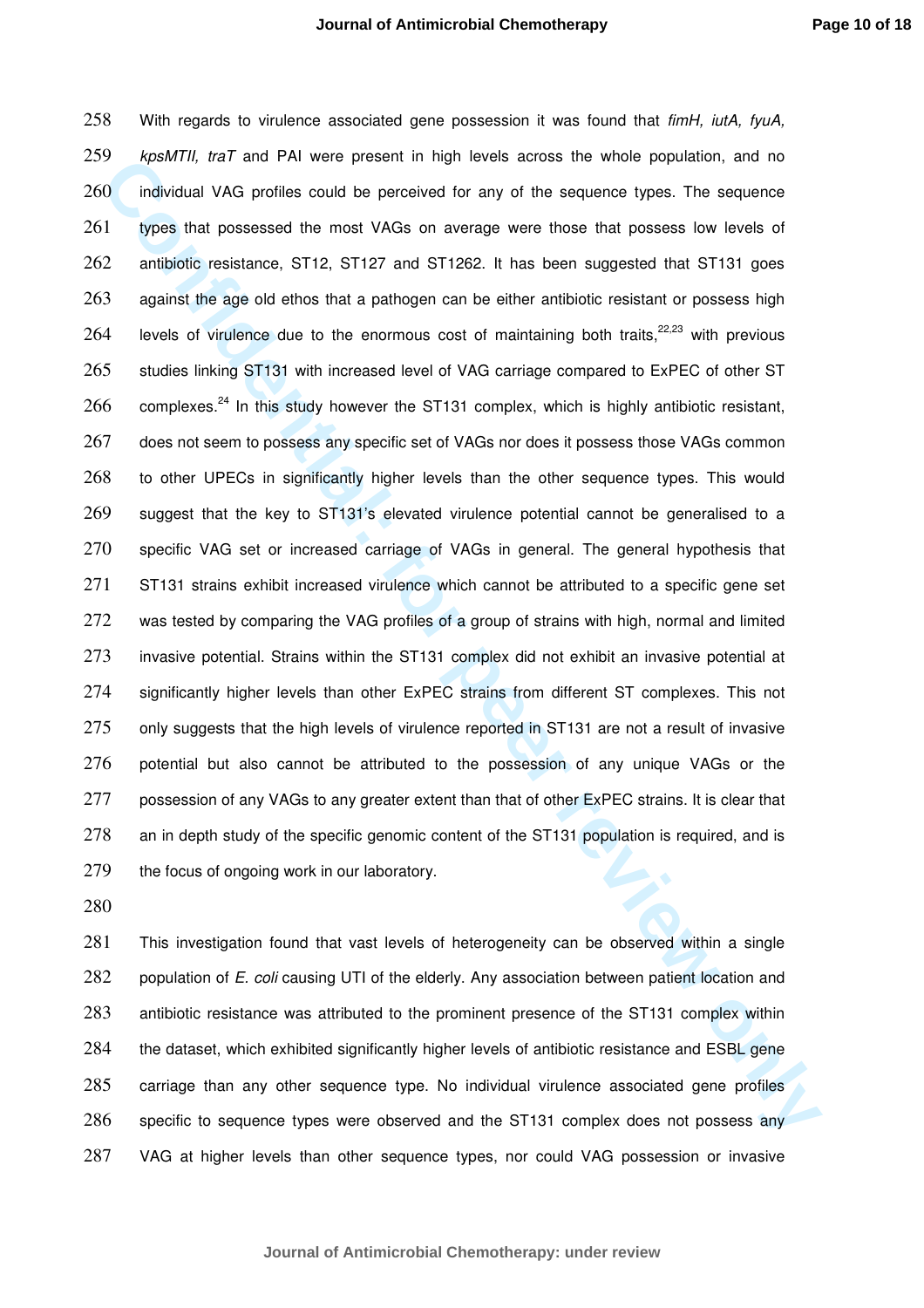- 288 potential be seen to be responsible for the reported high levels of virulence in the ST131
- complex. In short E. coli ST131 continues to emerge as an increasing threat to human health
- **Confidential:** For each state of the confident and the metric of the metric of the confident of the metric of the metric of the metric of the metric of the metric of the metric of the metric of the metric of the metric of due to its increasing prevalence and high rates of antimicrobial resistance, but there is no clear pattern of virulence associated gene carriage which marks the ability of this ST to
- predominate and exhibit increased virulence.
- 293

# 294 **Acknowledgements**

- We would like to thank Prof David Gally, University of Edinburgh for kindly supplying strain
- CFT073. We also acknowledge the work of Lynne Richardson and the sequencing facility at
- University of Oxford zoology department for performing MLST sequencing reactions.
- 298

# **Funding**

- This work was supported by a Dowager Countess Eleanor Peel Trust grant awarded to A. M.
- and grant 05/FE1/B882 from the Science Foundation Ireland to M. A.
- 302

## **Transparency declaration**

The authors declare no competing or financial interests in this work.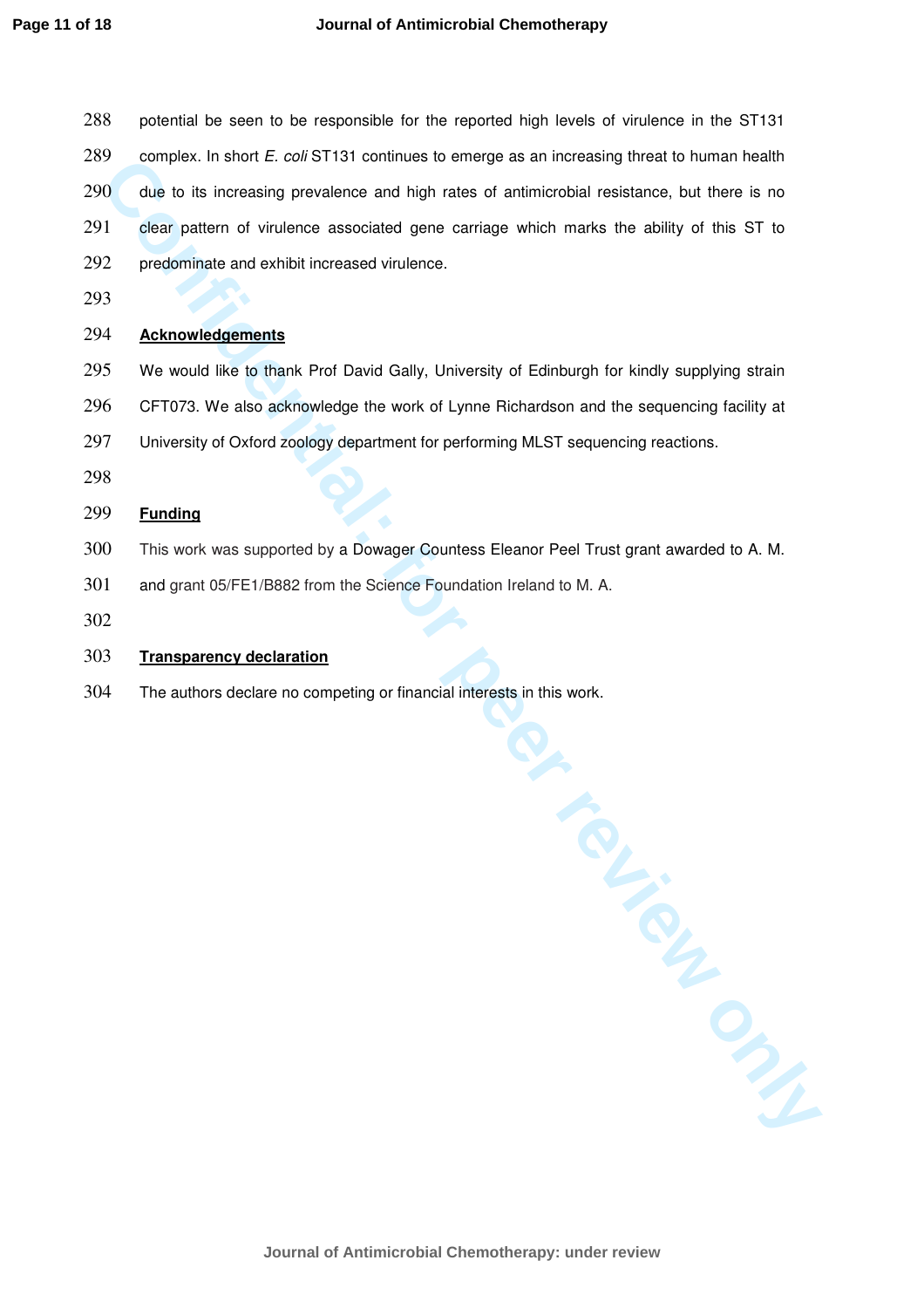## **References**

- 1. Plowman R, Graves N, Griffin MA et al. The rate and cost of hospital-acquired infections
- occurring in patients admitted to selected specialties of a district general hospital in England
- and the national burden imposed. J Hosp Infect. 2001; **47:** 198-209.
- 309 2. Woodford N, Ward ME, Kaufmann ME et al. Community and hospital spread of Escherichia
- 310 coli producing CTX-M extended-spectrum beta-lactamases in the UK. J Antimicrob
- Chemother. 2004; **54:** 735-43.
- 312 3. Cove-Smith A, Almond M. Management of urinary tract infections in the elderly. Trends
- Urol Gynaecol Sex Health. 2007; **12:** 31-4.
- 4. Yamamoto S. Molecular epidemiology of uropathogenic Escherichia coli. J Infect
- Chemother. 2007; **13:** 68-73.
- 5. Brzuszkiewicz E, Bruggemann H, Liesegang H et al. How to become a uropathogen:
- Comparative genomic analysis of extraintestinal pathogenic Escherichia coli strains. Proc Nat
- Acad Sci USA. 2006; **103:** 12879-84.
- 6. Johnson JR, Russo TA. Molecular epidemiology of extraintestinal pathogenic
- (uropathogenic) Escherichia coli. Internat J Med Microbiol. 2005; **295:** 383-404.
- 16 **Confidential** Content MA et al. The rate and cost of hospital-acquired infections<br>
17 occurring in patients admitted to selected specialities of a district general hospital in England<br>
18 and the national burden impose 321 7. Dhanji H, Doumith M, Rooney PJ et al. Molecular epidemiology of fluoroquinolone-resistant
- ST131 Escherichia coli producing CTX-M extended-spectrum β-lactamases in nursing homes
- in Belfast, UK. J Antimicrob Chemother. 2011; **66:** 297-303.
- 324 8. Wirth T, Falush D, Lan R et al. Sex and virulence in *Escherichia coli* : An evolutionary
- perspective. Mol Microbiol. 2006; **60:** 1136-51.
- 9. Rogers BA, Sidjabat HE, Paterson DL. Escherichia coli O25b-ST131: A pandemic,
- multiresistant, community-associated strain. J Antimicrob Chemother. 2011; **66:** 1-14.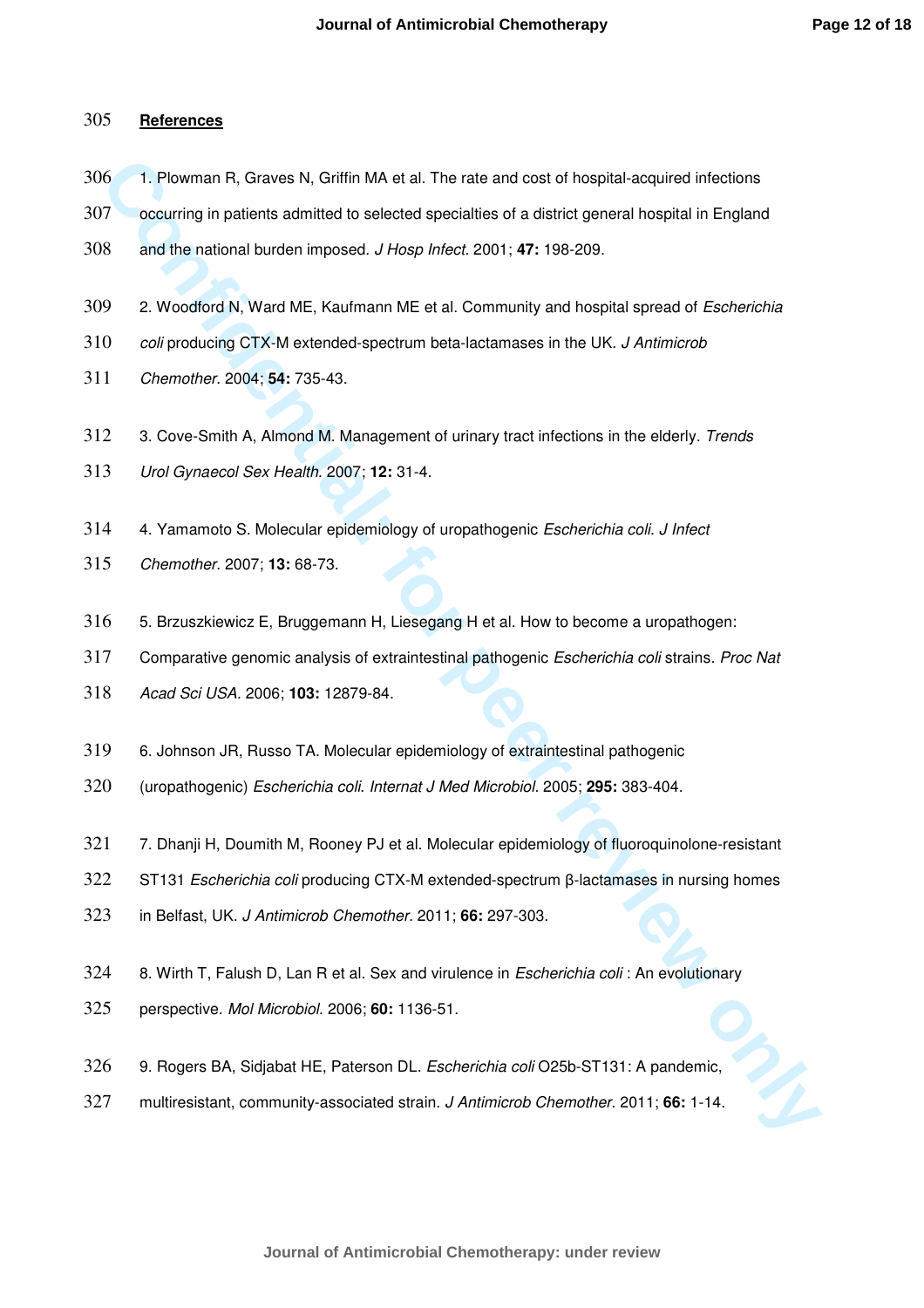- 328 10. Clermont O, Lavollay M, Vimont S et al. The CTX-M-15-producing Escherichia coli
- diffusing clone belongs to a highly virulent B2 phylogenetic subgroup. J Antimicrob
- Chemother. 2008; **61:** 1024,1024-1028.
- 331 11. Lau SH, Kaufmann ME, Livermore DM et al. UK epidemic Escherichia coli strains A–E,
- 332 with CTX-M-15 b-lactamase, all belong to the international O25:H4-ST131 clone. J Antimicrob
- Chemother. 2008; **62:** 1241-4.
- 12. Pitout JDD, Nordmann P, Laupland KB et al. Emergence of Enterobacteriaceae producing
- extended-spectrum β-lactamases (ESBLs) in the community. J Antimicrob Chemother. July 2005; **56:** 52-9.
- 13. Croxall G, Weston V, Joseph S et al. Increased human pathogenic potential of
- Escherichia coli from polymicrobial urinary tract infections in comparison to isolates from
- monomicrobial culture samples. J Med Microbiol. 2011; **60:** 102,102-109.
- **Consistent Bench Broadby Golf Starter School Starter School Starter Detection School Starter Detection Section<br>
20. Only more review only as a map of the starter of the starter of periodic Starter Mark Starter A-E,<br>
22. W** 340 14. Andrews J. BSAC standardized disc susceptibility testing method (version 8). J Antimicrob Chemother. 2009; **64:** 454-89.
- 
- 15. Fang H, Ataker F, Hedin G et al. Molecular epidemiology of extended-spectrum {beta}-
- 343 lactamases among Escherichia coli isolates collected in a Swedish hospital and its associated

health care facilities from 2001 to 2006. J Clin Microbiol. 2008; **46:** 707-12.

- 16. Cao V, Lambert T, vNhu DQ et al. Distribution of extended-spectrum β-lactamases in
- clinical isolates of Enterobacteriaceae in Vietnam. Antimicrob Agents Chemother. 3739-3743.
- 347 17. Johnson JR, Stell AL. Extended virulence genotypes of Escherichia coli strains from
- patients with urosepsis in relation to phylogeny and host compromise. J Infect Dis. 2000; **181:**
- 261-72.
- 18. Rooney PJ, O'Leary MC, Loughrey AC et al. Nursing homes as a reservoir of extended-
- spectrum β-lactamase (ESBL)-producing ciprofloxacin-resistant Escherichia coli. J Antimicrob
- Chemother. 2009; **64:** 635-41.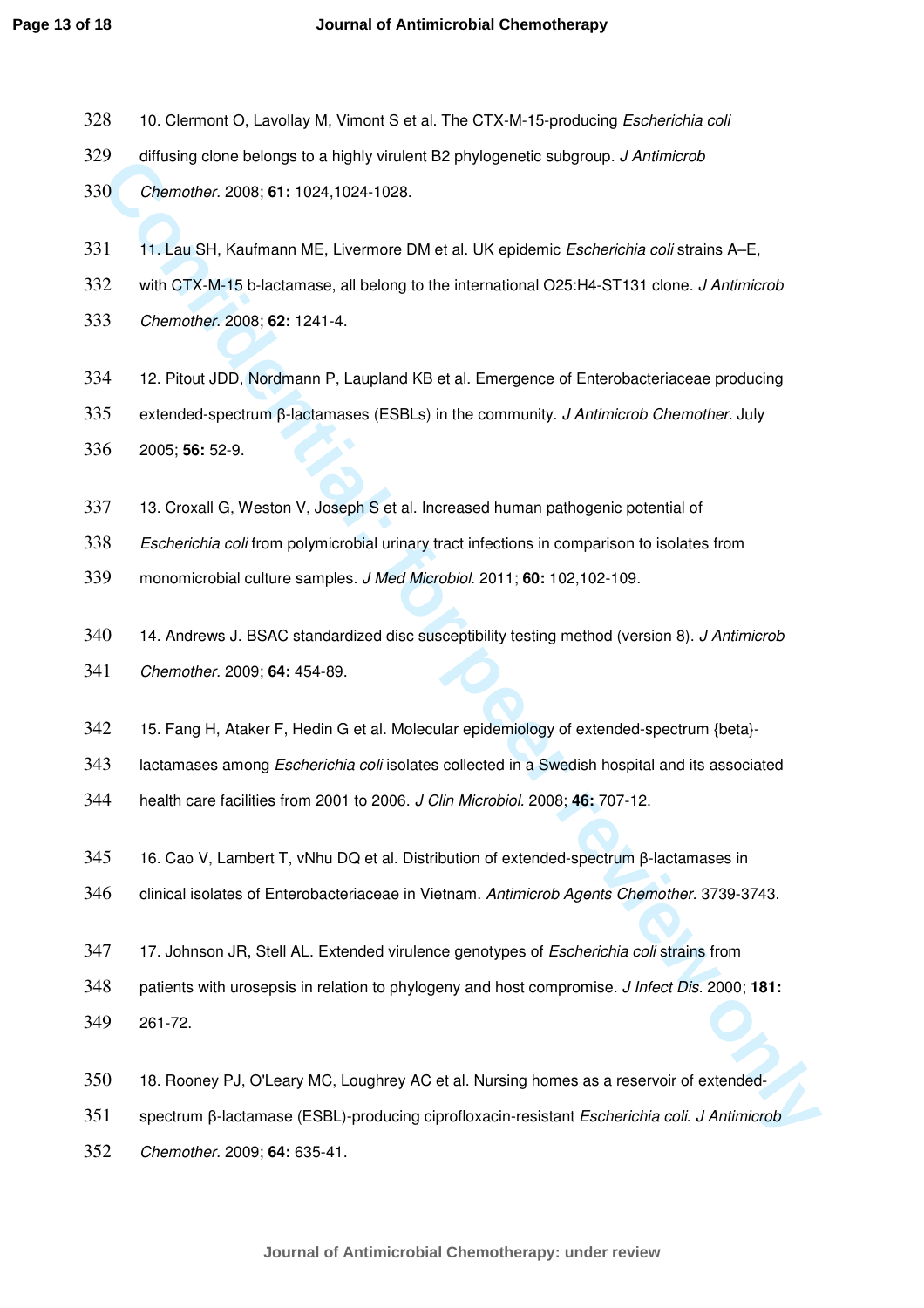- 19. Nicolas-Chanoine M, Blanco J, Leflon-Guibout V et al. Intercontinental emergence of
- Escherichia coli clone O25:H4-ST131 producing CTX-M-15. J Antimicrob Chemother. 2008;

**61:** 273-81.

- 20. Peirano G, Richardson D, Nigrin J et al. High prevalence of ST131 isolates producing
- CTX-M-15 and CTX-M-14 among extended-spectrum-{beta}-lactamase-producing
- Escherichia coli isolates from Canada. Antimicrob Agents Chemother. 2010; **54:** 1327-30.
- 359 21. Johnson JR, Johnston B, Clabots C et al. Escherichia coli sequence type ST131 as the
- 360 major cause of serious multidrug-resistant E. coli infections in the united states. Clin Infect Dis.
- 2010; **51:** 286-94.
- 22. Johnson JR, Johnston B, Clabots C et al. Escherichia coli Type ST131 as the major
- **Confidential:**<br> **Confidential: Confidential: Confidential: Confidential: Confidential: Confidential: Confidential: Confidential: Confidential: Confidential: Confidential: Confidential: Confidential** 363 cause of serious multidrug-resistant E. coli infections in the united states. Clin Infect Dis. 2010;
- **51:** 286,286-294.
- 23. Johnson JR, Miller S, Johnston B et al. Sharing of Escherichia coli sequence type ST131
- 366 and other multidrug-resistant and urovirulent E. coli strains among dogs and cats within a
- household. J Clin Microbiol. 2009; **47:** 3721-5.
- 24. Coelho A, Mora A, Mamani R, López C, González-López JJ, Larrosa MN, Quintero-Zarate
- JN, Dahbi G, Herrera A, Blanco JE, Blanco M, Alonso MP, Prats G, Blanco J. Spread of
- Escherichia coli O25b:H4-B2-ST131 producing CTX-M-15 and SHV-12 with high virulence
- gene content in Barcelona (Spain). J Antimicrob Chemother. 2011; **66:** 517-26.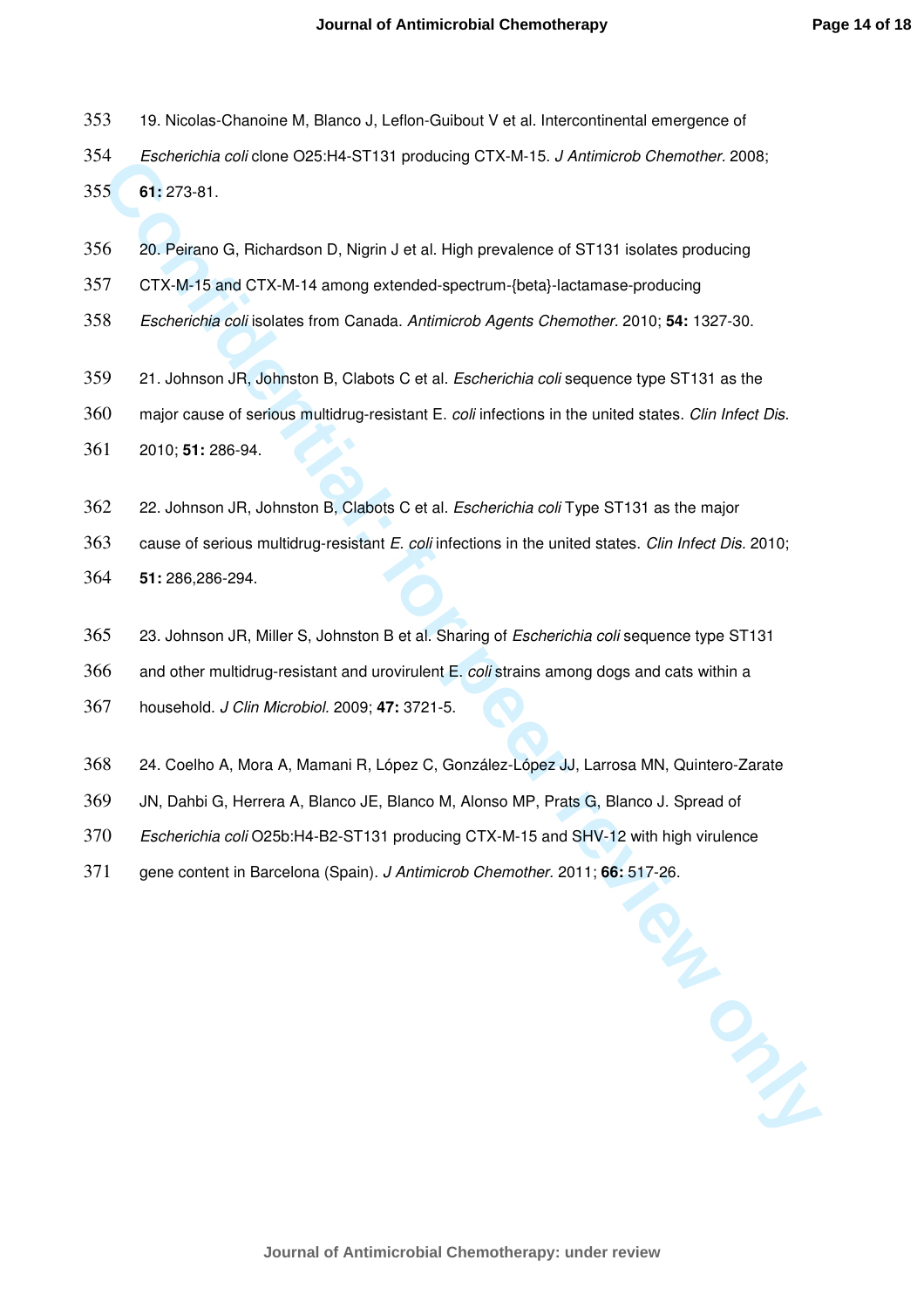

373 **Fig. 1.** Minimum spanning tree of E. coli sequence types from elderly urinary tract infections. 374 Grey shading indicates proportion of isolates within ST derived from hospital environments 375 and un-shaded areas indicate proportion of isolates within ST derived from community 376 environments. Strains within the same ST possess 7 identical alleles, whereas a single locus 377 variant possesses one different allele to the other ST and a double locus variant differs by two 378 alleles. 379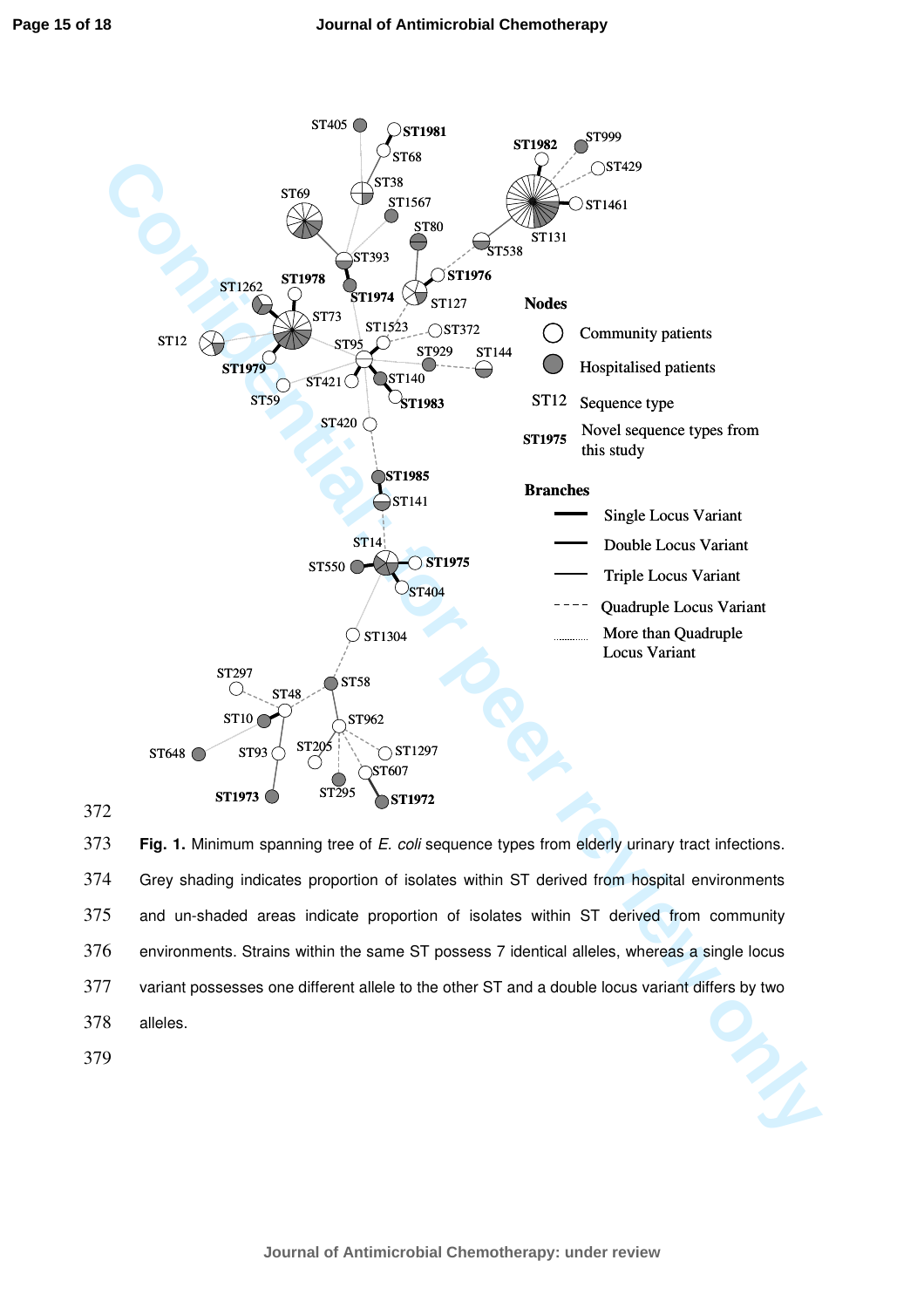

380

381 **Fig. 2.** (a) Antibiotic resistance prevalence in urinary E. coli isolates of hospital and

382 community origin. Black bars, hospital isolates; white bars, community isolates. (b) Virulence

383 associated gene prevalence in urinary E. coli isolates of hospital and community origin. Black

384 bars, hospital isolates; white bars, community isolates.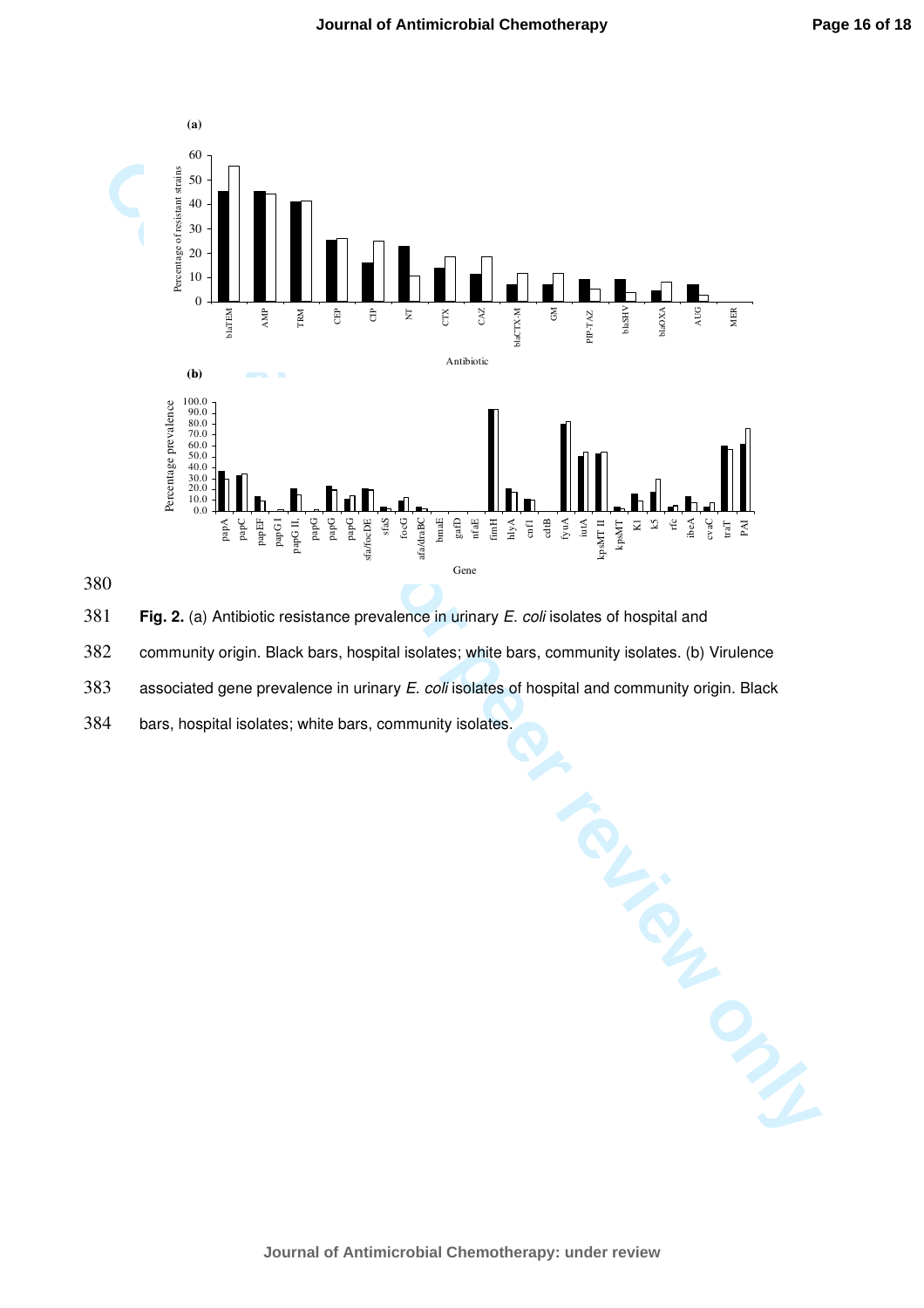



386 **Fig. 3.** (a) Heat map of antimicrobial resistance distribution across predominant E. coli

387 sequence types. Darker shaded areas indicate higher prevalence. Abbreviations;  $bla<sub>TEM</sub>$ , TEM

388 β-lactamase gene; bla<sub>SHV</sub>, SHV β-lactamase gene; bla<sub>CTX-M</sub>, CTX-M β-lactamase gene; bla<sub>OXA</sub>,

- 389 OXA β-lactamase gene; GM, Gentamicin; CTX, Cefotaxime; CAZ, Ceftazidime; MER,
- 390 Meropenem; PIP-TAZ, Piperacillin-tazobactam; AUG, Augmentin; TRM, Trimethoprim; CIP,
- 391 Ciprofloxacin; CEP, Cephradine; NT, Nitrofurantoin; AMP, Ampicillin. (b) Heat map of
- 392 virulence associated gene distribution across predominant E. coli sequence types.